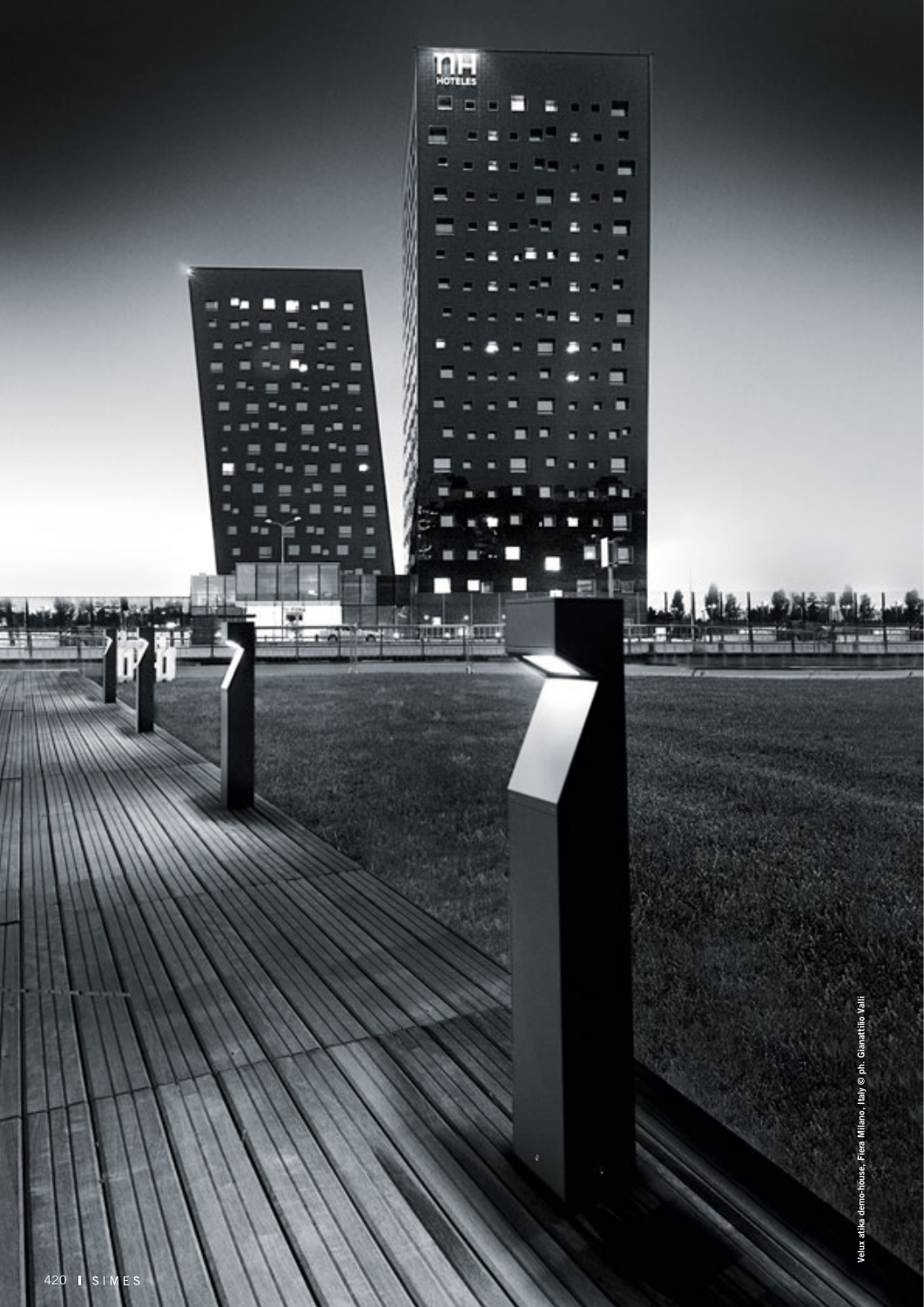

### Bollard

MOAI is a bollard with a strong personality and design. The smooth reflective surface guarantees an optimum light distribution. Its solid structure and robustness make it suitable for the installation in urban environment.



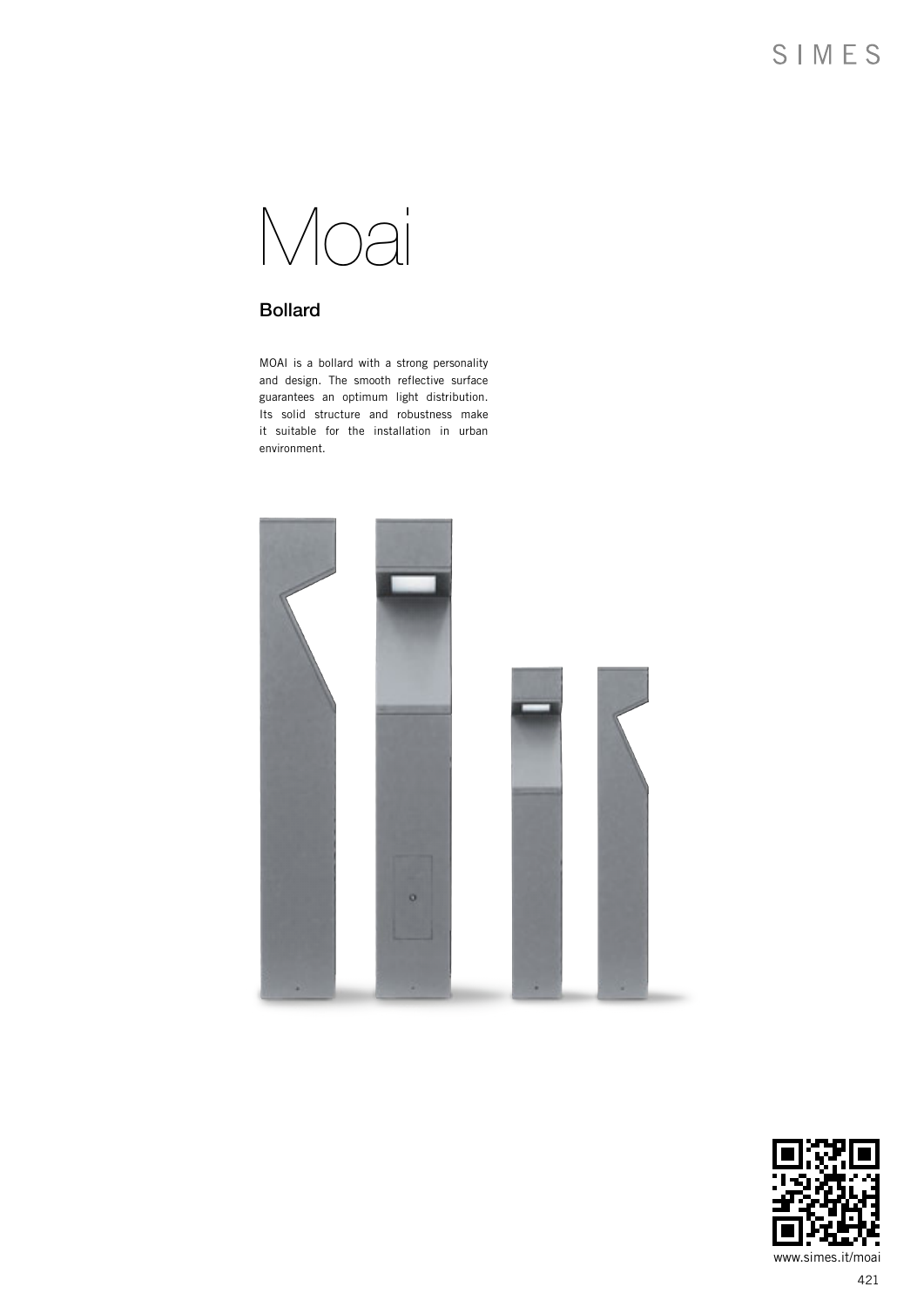

Ystad bathing pier, Sweden © Fagerhult Belysning AB

# MOAI Bollard

Die-cast EN AB-47100 and extruded EN AW-6060 aluminium housing with high corrosion resistance. Stainless steel screws. 99.98% pure aluminium reflectors. Clear toughened reeded glass. Pre-wired luminaire with neoprene cable and connector. Silicone gaskets. Double powder paint.

Protection class IP65

Isolation class  $CLASS I (D)$ 

Mechanical resistance IK 06

Leds 4000K CRI90 versions are available on request.

*For the latest technical information and luminaire updates with LED technology please refer to* 



#### ANTIGLARE SHIELD for MINI MOAI S.6159



ANTIGLARE SHIELD for MOAI



S.5506

4 way connector for through wiring (in/out).

Colours:

Aluminium grey (code .14) Burnished bronze (code 20)  $\bullet$ 

#### REGISTERED DESIGN

*www.simes.it*